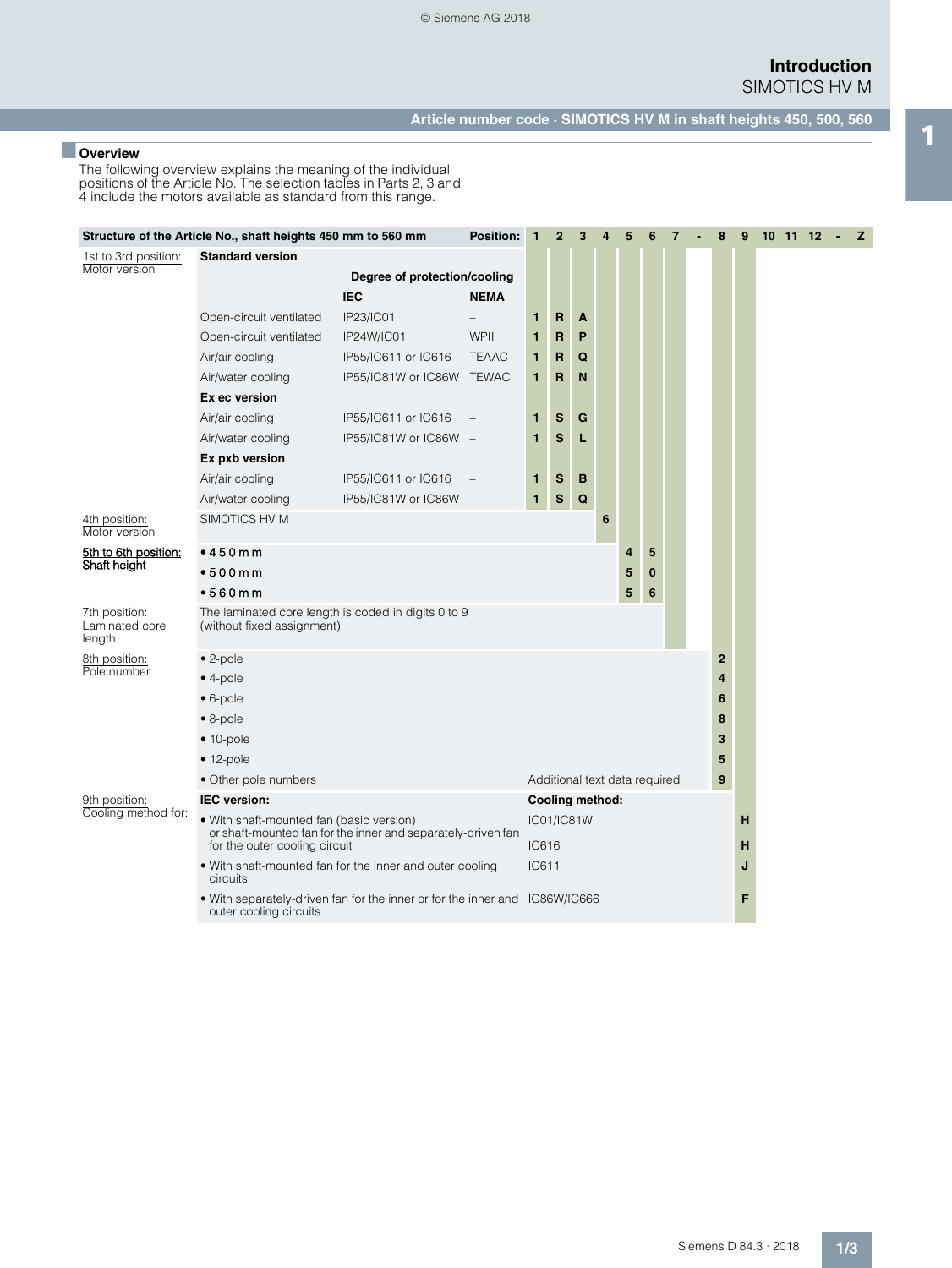# **Introduction**

SIMOTICS HV M

### **Article number code · SIMOTICS HV M in shaft heights 450, 500, 560**

| <b>Overview</b> (continued) |
|-----------------------------|

| <b>Structure of the Article No.:</b> |                                    |                                                                                           | <b>Position:</b>                          |   |   |  |  |  |   |   | 8 | 9 | 10 11 12 |              |   | z |
|--------------------------------------|------------------------------------|-------------------------------------------------------------------------------------------|-------------------------------------------|---|---|--|--|--|---|---|---|---|----------|--------------|---|---|
| 10th position:                       | Line operation                     |                                                                                           |                                           |   |   |  |  |  |   |   |   |   |          |              |   |   |
| Rotor version or<br>drive converter  | • Standard rotor with E-Cu         | power-dependent                                                                           |                                           |   |   |  |  |  |   |   |   | J |          |              |   |   |
| type                                 | • Standard rotor with E-Cu         |                                                                                           | power-dependent<br>Κ                      |   |   |  |  |  |   |   |   |   |          |              |   |   |
|                                      | • Standard rotor with E-Cu         |                                                                                           | power-dependent                           |   |   |  |  |  |   |   |   |   | L        |              |   |   |
|                                      | • Standard rotor with CuSi         |                                                                                           | power-dependent                           |   |   |  |  |  |   |   |   |   | M        |              |   |   |
|                                      | • Standard rotor with CuSi         |                                                                                           | power-dependent                           |   |   |  |  |  |   |   |   |   | N        |              |   |   |
|                                      | <b>Converter operation</b>         |                                                                                           |                                           |   |   |  |  |  |   |   |   |   |          |              |   |   |
|                                      | • LV drive converter; copper rotor |                                                                                           | SINAMICS G/ SINAMCIS S                    |   |   |  |  |  |   |   |   |   | P        |              |   |   |
|                                      | • LV drive converter; copper rotor |                                                                                           | other converters                          |   |   |  |  |  |   |   |   |   | Q        |              |   |   |
|                                      | • MV drive converter; copper rotor |                                                                                           | SINAMICS GM/SINAMICS SM                   |   |   |  |  |  |   |   |   |   | s        |              |   |   |
|                                      | • MV drive converter; copper rotor |                                                                                           | SINAMICS PERFECT HARMONY GH150/GH180<br>т |   |   |  |  |  |   |   |   |   |          |              |   |   |
|                                      | • MV drive converter; copper rotor |                                                                                           | other converters                          |   |   |  |  |  |   |   |   |   | U        |              |   |   |
|                                      | <b>Special rotor</b>               |                                                                                           |                                           |   |   |  |  |  |   |   |   |   |          |              |   |   |
|                                      | • With E-Cu                        |                                                                                           |                                           | X |   |  |  |  |   |   |   |   |          |              |   |   |
|                                      | • With CuSi                        |                                                                                           |                                           |   |   |  |  |  |   |   |   |   | Y        |              |   |   |
| 11th position:<br>Voltage code       | Line operation<br>(1R.6)           | <b>Converter operation</b><br>(1R.6)                                                      |                                           |   |   |  |  |  |   |   |   |   |          |              |   |   |
|                                      | 3.3 kV, 50 Hz                      | 690 V, 50 Hz                                                                              |                                           |   |   |  |  |  |   |   |   |   |          | 0            |   |   |
|                                      | 6.6 kV, 60 Hz                      | 690 V, 60 Hz                                                                              |                                           |   |   |  |  |  |   |   |   |   |          | 1            |   |   |
|                                      | 13.2 kV, 60 Hz                     | 2,3 kV, 50 Hz                                                                             |                                           |   |   |  |  |  |   |   |   |   |          | $\mathbf{2}$ |   |   |
|                                      | 4.16 kV, 60 Hz                     | 4,16 kV, 60 Hz                                                                            |                                           |   |   |  |  |  |   |   |   |   |          | 3            |   |   |
|                                      | 4.0 kV, 60 Hz                      | 4,16 kV, 50 Hz                                                                            |                                           |   |   |  |  |  |   |   |   |   |          | 4            |   |   |
|                                      | 2.3 kV, 60 Hz                      | 3,3 kV, 50 Hz                                                                             |                                           |   |   |  |  |  |   |   |   |   |          | 5            |   |   |
|                                      | 6.0 kV, 50 Hz                      | 6,0 kV, 50 Hz                                                                             |                                           |   |   |  |  |  |   |   |   |   |          | 6            |   |   |
|                                      | 6.6 kV, 50 Hz                      | 6,6 k V, 50 Hz                                                                            |                                           |   |   |  |  |  |   |   |   |   |          | 7            |   |   |
|                                      | 10 kV, 50 Hz                       | 6,6 kV, 60 Hz                                                                             |                                           |   | 8 |  |  |  |   |   |   |   |          |              |   |   |
|                                      | Other voltage/frequency            |                                                                                           | Additional text data required<br>9        |   |   |  |  |  |   |   |   |   |          |              |   |   |
| 12th position:                       | $\bullet$ IM B3                    |                                                                                           |                                           |   |   |  |  |  |   | 0 |   |   |          |              |   |   |
| Type of<br>construction              | • IM V1 with protective hood       |                                                                                           |                                           |   |   |  |  |  |   |   |   |   |          |              | 4 |   |
|                                      | • IM V1 without protective hood    |                                                                                           |                                           |   |   |  |  |  | 8 |   |   |   |          |              |   |   |
| Z position                           |                                    | Options: Additional order code required. Refer to section Options and tests in Chapter 4. |                                           |   |   |  |  |  |   |   |   |   |          |              |   |   |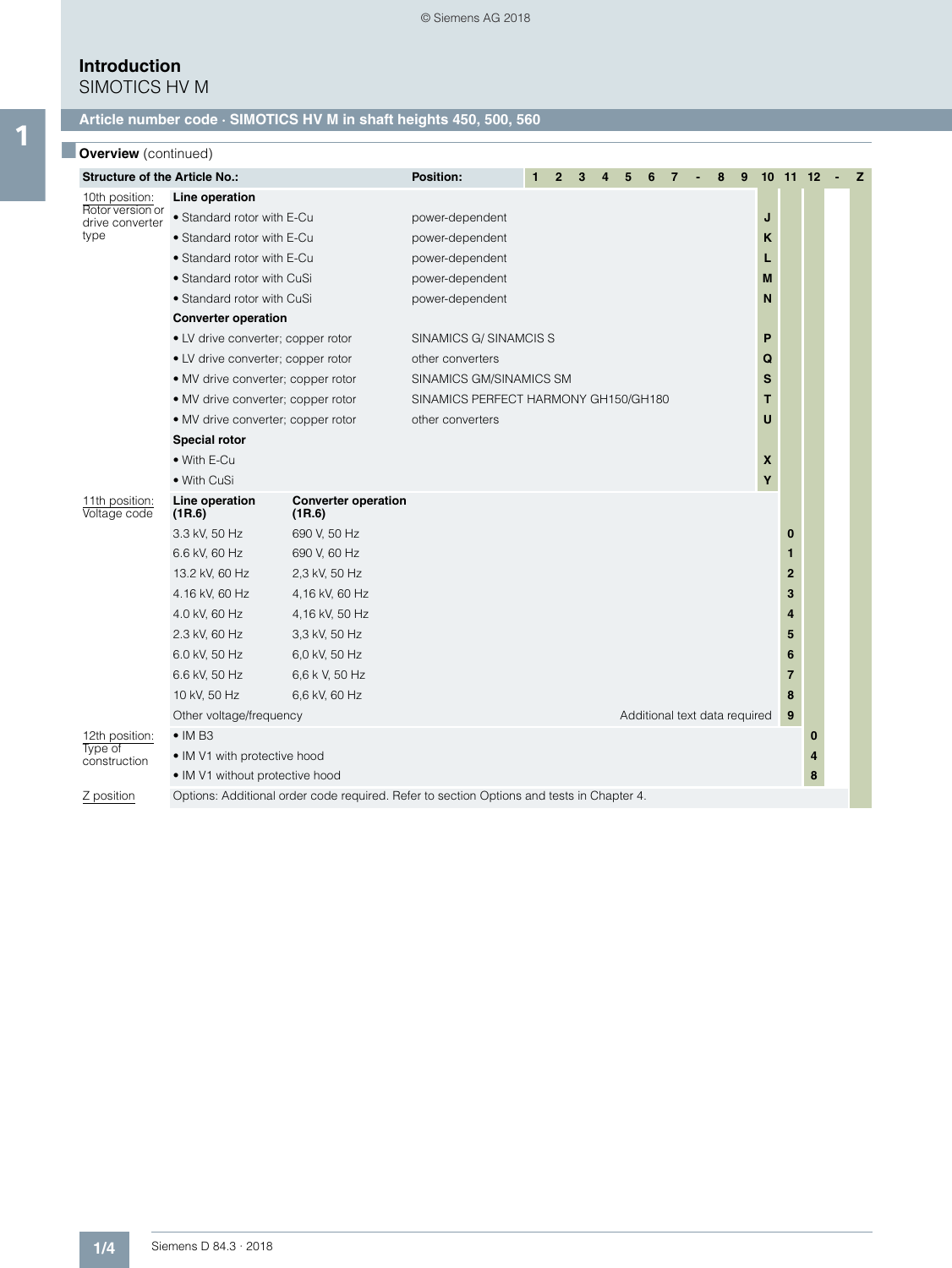### **Introduction** SIMOTICS HV M

**Article number code · SIMOTICS HV M in shaft heights 630, 710, 800** 1 ■ **Overview**

The following overview explains the meaning of the individual positions of the Article No. The selection tables in Parts 2, 3 and 4 include the motors available as standard from this range.

| Structure of the Article No.,<br>shaft heights 630 mm to 800 mm |                                                                                                                                                                                                                                               | <b>Position:</b>                                                                         | 1             | $\mathbf{2}$                  | 3      | 4              | 5           | 6           | 7 |  | 8                                    | 9 | 10 11 12 - 13 14 15 16 Z |  |  |  |  |
|-----------------------------------------------------------------|-----------------------------------------------------------------------------------------------------------------------------------------------------------------------------------------------------------------------------------------------|------------------------------------------------------------------------------------------|---------------|-------------------------------|--------|----------------|-------------|-------------|---|--|--------------------------------------|---|--------------------------|--|--|--|--|
| 1st to 3th position:<br>Motor version, Ex-<br>protection        | <b>Standard version</b><br>Basic design,<br>open-circuit ventilated<br>Weather protected<br>design,                                                                                                                                           | Ex-protection<br>non Ex<br>non Ex                                                        | 1<br>1        | R<br>R                        | A<br>P |                |             |             |   |  |                                      |   |                          |  |  |  |  |
|                                                                 | open-circuit ventilated<br>Air/air cooling<br>Air/water cooling<br>Ex ec                                                                                                                                                                      | non Ex<br>non Ex                                                                         | 1<br>1        | R<br>R                        | Q<br>N |                |             |             |   |  |                                      |   |                          |  |  |  |  |
|                                                                 | Air/air cooling<br>Air/water cooling<br>Ex pxb                                                                                                                                                                                                | Ex ec<br>Ex ec                                                                           | 1<br>1        | s<br>S                        | G<br>L |                |             |             |   |  |                                      |   |                          |  |  |  |  |
|                                                                 | Air/air cooling<br>Air/water cooling<br>Ex eb                                                                                                                                                                                                 | Ex pxb<br>Ex pxb                                                                         | 1<br>1        | s<br>${\bf s}$                | в<br>Q |                |             |             |   |  |                                      |   |                          |  |  |  |  |
|                                                                 | Air/air cooling<br>Air/water cooling                                                                                                                                                                                                          | Ex eb<br>Ex eb                                                                           | 1<br>1        | S<br>${\bf S}$                | J<br>N |                |             |             |   |  |                                      |   |                          |  |  |  |  |
| 4th position:<br>Motor series                                   | SIMOTICS HV M                                                                                                                                                                                                                                 |                                                                                          |               |                               |        | $\overline{7}$ |             |             |   |  |                                      |   |                          |  |  |  |  |
| 5th to 6th position:<br>Shaft height                            | $\bullet$ 630 mm<br>$•710$ mm<br>$\bullet$ 800 mm                                                                                                                                                                                             |                                                                                          |               |                               |        |                | 6<br>7<br>8 | 3<br>1<br>0 |   |  |                                      |   |                          |  |  |  |  |
| 7th position:<br>Laminated core<br>length                       | The laminated core length is coded in digits 0 to 9<br>(without fixed assignment)                                                                                                                                                             |                                                                                          |               |                               |        |                |             |             |   |  |                                      |   |                          |  |  |  |  |
| 8th position:<br>Pole number                                    | $• 2-pole$<br>$• 4-pole$<br>$• 6-pole$<br>$\bullet$ 8-pole<br>$• 10-pole$<br>$• 12-pole$                                                                                                                                                      |                                                                                          |               |                               |        |                |             |             |   |  | $\mathbf 2$<br>4<br>6<br>8<br>3<br>5 |   |                          |  |  |  |  |
|                                                                 | • Other pole numbers                                                                                                                                                                                                                          |                                                                                          |               | Additional text data required |        |                |             |             |   |  | 9                                    |   |                          |  |  |  |  |
| 9th position:<br>Cooling method for:                            | • Open inner cooling air circuit<br>· Weather-protected design, open circuit<br>• Air/air cooling<br>• Air/air cooling with forced ventilation for<br>outer air circuit<br>• Air/air cooling with forced ventilation for<br>inner air circuit | Cooling method:<br>IC <sub>01</sub><br>WPII<br>TEAAC-IC611<br>TEAAC-IC616<br>TEAAC-IC661 |               |                               |        |                |             |             |   |  | F<br>н<br>J<br>κ<br>L                |   |                          |  |  |  |  |
|                                                                 | • Air/air cooling with forced ventilation for<br>inner and outer air circuit                                                                                                                                                                  |                                                                                          |               | TEAAC-IC666                   |        |                |             |             |   |  |                                      | M |                          |  |  |  |  |
|                                                                 | • Air/water cooling                                                                                                                                                                                                                           |                                                                                          |               | TEWAC - IC81W                 |        |                |             |             |   |  |                                      | N |                          |  |  |  |  |
|                                                                 | • Air/water cooling with forced ventilation                                                                                                                                                                                                   |                                                                                          | TEWAC - IC86W |                               |        |                |             |             |   |  |                                      | P |                          |  |  |  |  |